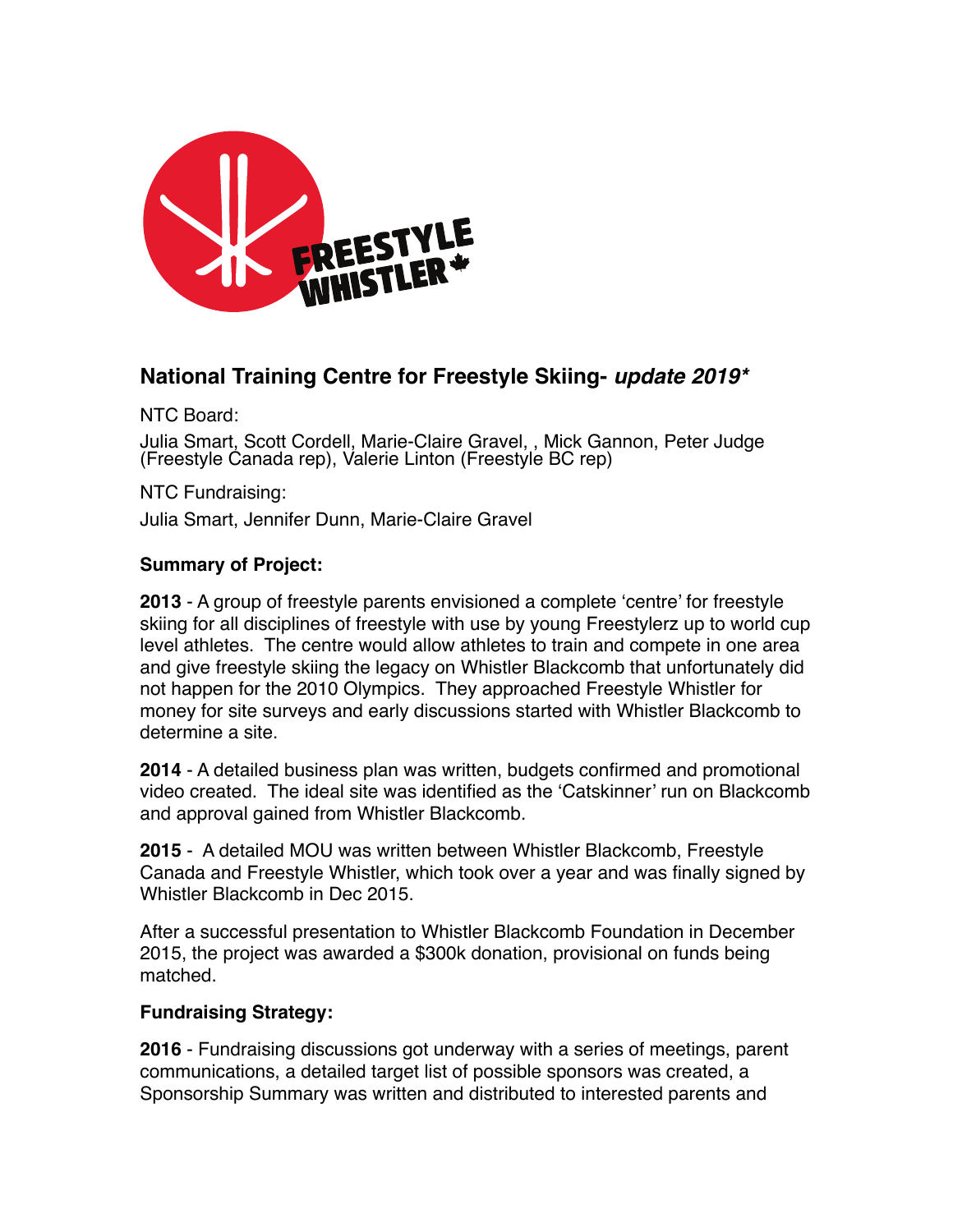progress summary was updated for each meeting**.** The fundraising team took the 'Big Fish' approach first to try to sell the whole package for 10 Year Naming Rights and a number of high net worth individuals and businesses were approached. We are limited in who we can approach by Whistler Blackcomb's stringent sponsorship policies and have to run each one by their sponsorship manager.

**2017**- It was decided to split out the fundraising into smaller phases and start with the airbag area of the centre. Purchasing the airbag would also enable us to continue fundraising from it through user fees and advertising. A fundraising agency that works with small non profits was engaged, Fawkes and Holly, and came up with the Family and Friends of Freestyle Campaign. The campaign raised over \$27k (through individual donations and \$10k from Freestyle Whistler — full list of donors are posted on Freestyle Whistler website). *This campaign is ongoing —anyone can still donate via the website.*

A viking themed gala was held at Audain Art Museum at the end of November raising over \$35k.

Grants applications 2016-date:

Spring 2016: Canada 150 Grant for \$50K Winter 2016: American Friends Of Whistler – \$10k Spring 2017: Association of Whistler Realtors- \$8400 Fall 2017: BC Gaming Grant Capital Projects-\$250k

We will continue to research and apply/re-apply for grants; at this time we have not been successful applicants.

**2018**- The airbag was purchased in February 2018 (50' x 50' Revolution from Bigairbag). Unfortunately the container was held up at customs so did not arrive in time for Freestyle Whistler's spring camps. The airbag is currently rented by Momentum Ski Camps and up and running on the glacier for the summer.

A trailer was also purchased to store and move the airbag when off hill.

Ullr Gala 2018 date set for Saturday, December 1, 2018- Audain Art Museum

The NTC Fundraising Committee wishes to continue to engage more parents from both Freestyle Whistler and Freestyle Development Programme to take an active role in reaching out to their network of contacts for potential sponsorship of the centre. We are looking for volunteers to help with fundraising — specifically with a team for the upcoming gala. *Please sign up!*

*\_\_\_\_\_\_\_\_\_\_\_\_\_\_\_\_\_\_\_\_\_\_\_\_\_\_\_\_\_\_\_\_\_\_\_\_\_\_\_\_\_\_\_\_\_\_\_\_\_\_\_\_\_\_\_\_\_\_\_\_\_\_\_\_*